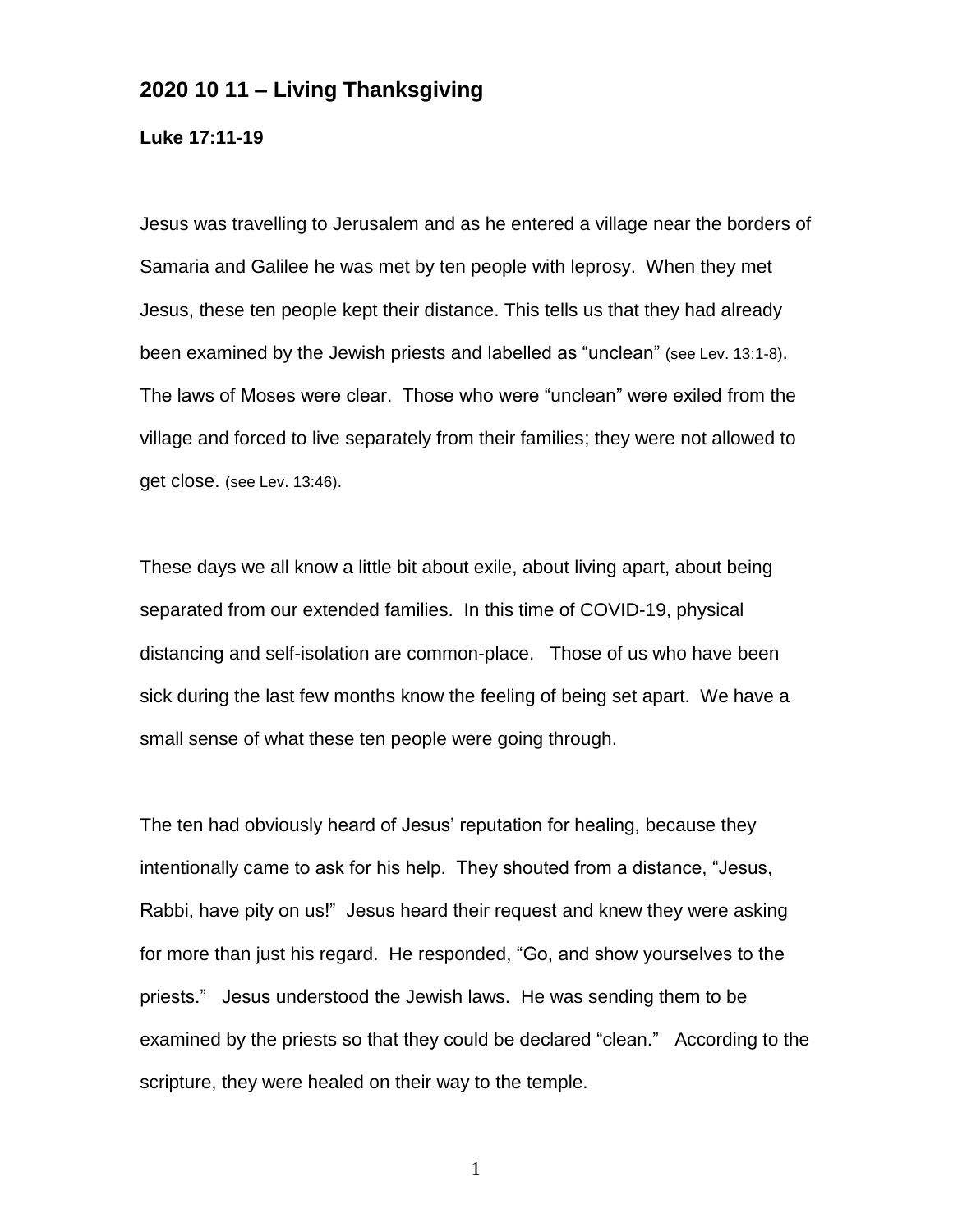Imagine what that was like for those ten people! As they walked towards the temple, their lesions began to clear; they could see the healing taking place in front of their eyes. For the first time in weeks, or months or even years, they had some hope of normality; some hope of seeing and even hugging their families. Those of us who have recently been tested for COVID-19 and received a negative result may have some sense of the relief, the joy, the excitement that they experienced. Maybe you have gone into remission from cancer or had a successful surgery that has had allowed you to return to a more normal routine. This was an incredible moment for those ten people.

"One of them, realizing what had happened, came back praising God in a loud voice, then fell down at the foot of Jesus and spoke his praises. The individual was a Samaritan. Jesus replied, "Weren't all ten made whole? Where are the other nine?" Was there no one to return and give thanks except this foreigner?"

Jesus had a good question. Where were the other nine? Maybe they were overwhelmed with the excitement of the moment. Maybe they were too focussed on getting to the temple, being declared clean and seeing their families. Maybe later they would reflect on that moment and be filled with gratitude. Maybe later they would attempt to connect with Jesus and express their thanks—maybe; maybe not. We don't really know, do we?

It's easy for me to think of times in my life when I have been negligent in expressing my thanks. I could blame the excitement of the moment, the busyness of my days, or the shortness of my memory. I have a box filled with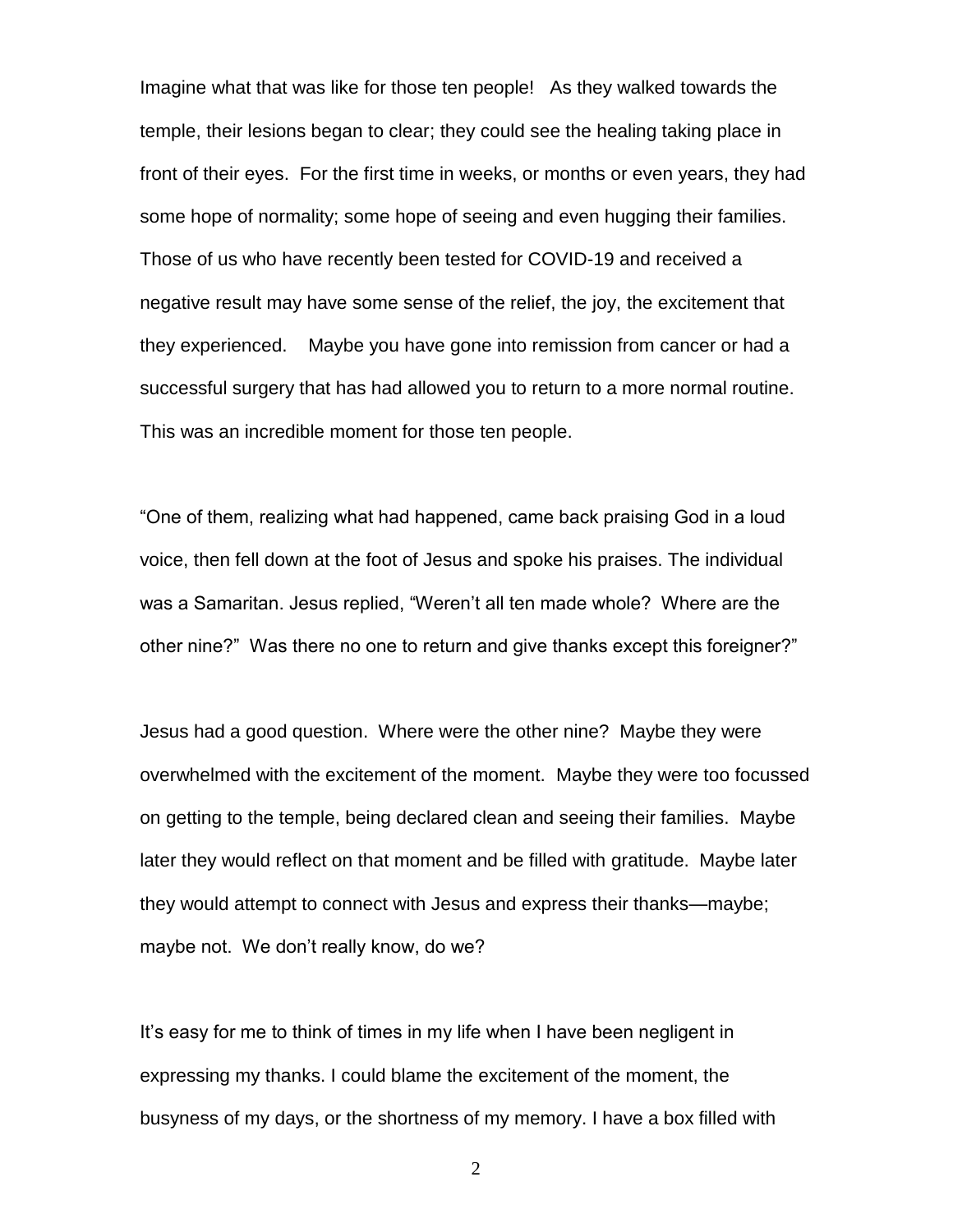thank-you cards that were never sent, expressions of gratitude that were never written. Even with the best of intentions it's easy to let life go by without saying "thank you."

Jesus said to the Samaritan, "Stand up and go your way, your faith has saved you." The Samaritan was not only healed of his leprosy; he was also saved. The word that has been translated as "saved" in this passage can also mean "healed" or "made whole." The healing that took place in the life of the Samaritan that day was much more than just a cleansing of skin. Salvation is about becoming what God intended us to be. When we are saved, we are brought into right relationship with ourselves and with the Ground of our Being, the Holy Mystery, the Source of Life.

What was different about this Samaritan, why was he the only one that was saved? First, the Samaritan realized what had happened. He realized that through Jesus, he had just been healed by the power of the Holy Spirit. So often we don't even recognize when blessings occur in our lives. When things are going well, it's easy to pat ourselves on the back and forget all the reasons why life is good. It's easy to forget all the people who have given us a step-up along the way. It's easy to forget the blessings of life itself and all the gifts that God has given us. Similarly when things are not going well, when life is hard and pain is constant, it's easy to focus on the negative and not be able see the blessings that still remain in our lives. Noticing grace, seeing goodness, paying attention to healing, and stopping long enough to take in blessing, that is the first step in becoming ourselves, the people God intended us to be.